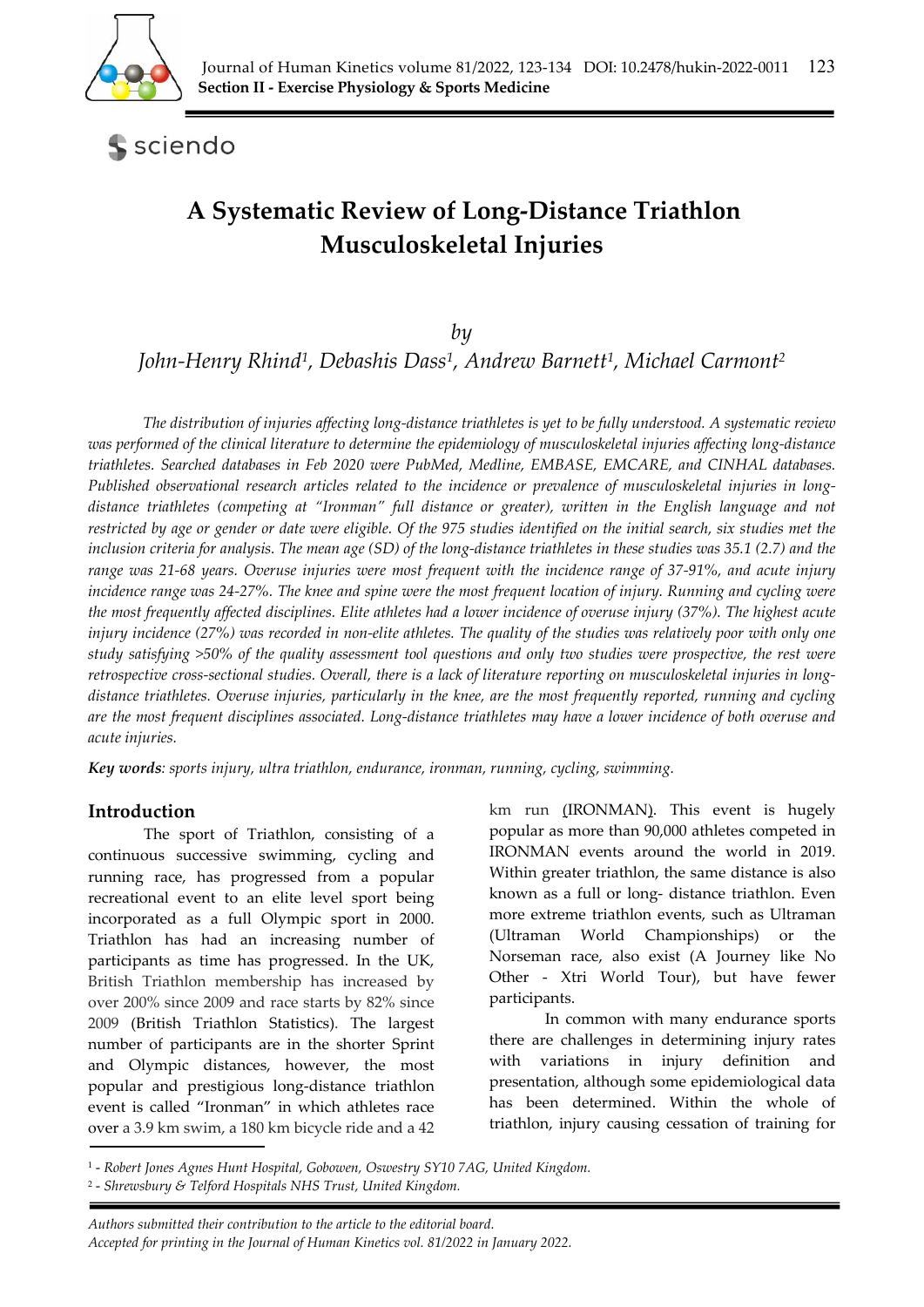more than one day, reduction in training, or seeking medical aid could affect between 29 (Vleck, 2003) and 91% O'Toole et al. (1989) of athletes. Overuse lower limb injuries are most frequently cited and running is the phase of sport most associated with injury (Caine et al., 2008; McHardy et al., 2006; Vleck et al., 2013).

Knowledge of event injury profiles is important for planning medical cover and useful in the return to activity, training and competition in these athletes. This may also aid future injury prevention in endurance training and racing in the future. To our knowledge, this is the first systematic review of long-distance triathlete musculoskeletal injuries at full distance or greater. Previous reviews have focused on triathlon as a whole, rather than long-distance specifically and are limited. It is not known how long-distance triathletes compare in terms of injury epidemiology with triathletes competing over shorter distances. Therefore, the aim of this study was to perform a systematic review to determine musculoskeletal injury epidemiology in long distance triathletes competing at full distance or greater.

# **Methods**

The study was performed according to the Preferred Reporting Items for Systematic Reviews and Meta-Analysis (PRISMA) guidelines. The review was registered in the International Prospective Register of Systematic Reviews (PROSPERO) database (Registration number: CRD42020169743).

## *Search Strategy*

Potentially relevant articles were identified using the NICE Healthcare Databases Advanced Search engine tool (HDAS, NHS Health Education England). This engine searches PubMed, Medline, EMBASE, EMCARE, and CINHAL databases. Search terms referred to keywords and where possible MeSH (Medical Subject Headings) terms were used. The search string was conducted as follows '(ironman\* OR triathl\*) AND (injur\* OR back OR lumbar OR cervical OR thoracic OR shoulder\* OR elbow\* OR wrist\* OR hand\* OR hip\* OR knee\* OR ankle\* OR foot OR feet OR leg OR arm OR Injury prevention)'. Results were filtered in English language, with all dates included up to the 14<sup>th</sup> February, 2020, when the search was completed. Bibliographic references of the papers were reviewed to ensure no relevant studies were missed. Attempts were made to contact the authors of articles when the data included was not clear. The search and strategy were performed by the authors and checked by a medical reference librarian.

## *Selection Criteria*

Published epidemiological, observational research articles including case series, cohort studies, case-control or cross-sectional study designs were included. Articles were required to describe musculoskeletal injury incidence, prevalence, diagnosis, definition, localisation, severity, mechanism or treatment associated with long-distance triathletes. A long-distance triathlon was defined as a minimum of a 3.9 km swim, a 180 km bicycle ride and a 42 km run, the same as the Ironman with no upper distance limit of studies included. Articles were excluded when musculoskeletal injuries were not clearly attributable to a long-distance triathlon, either by training or competing. Due to competition rules of long-distance triathlons requiring athletes to be a minimum of 18 years old, inclusion was limited to adults of 18 years and above. Athletes of both sexes were included and of all experience levels: beginner, intermediate and elite. Articles were excluded based on the following criteria: case reports, editorials, commentaries, conference abstracts and opinion-based papers (Figure 1).

After the initial search, duplicates were removed. The remaining studies were selected for inclusion by title review according to the criteria. This excluded articles not related to triathlon. Articles were then reviewed by the abstract, followed by a full text review to ensure the study met the inclusion criteria. The review of the studies was conducted independently by two authors (JHR, DD). If either reviewer questioned inclusion, consensus was achieved following discussion. There was only one episode where consensus could not be met and a third reviewer (MC) was consulted.

#### *Risk of Bias*

All articles included for full text review were assessed using the Quality Assessment Tool for Observational Cohort and Cross-sectional studies framework (Appendix 1, Quality Assessment Tool for Observational Cohort and Cross-Sectional studies). This provided a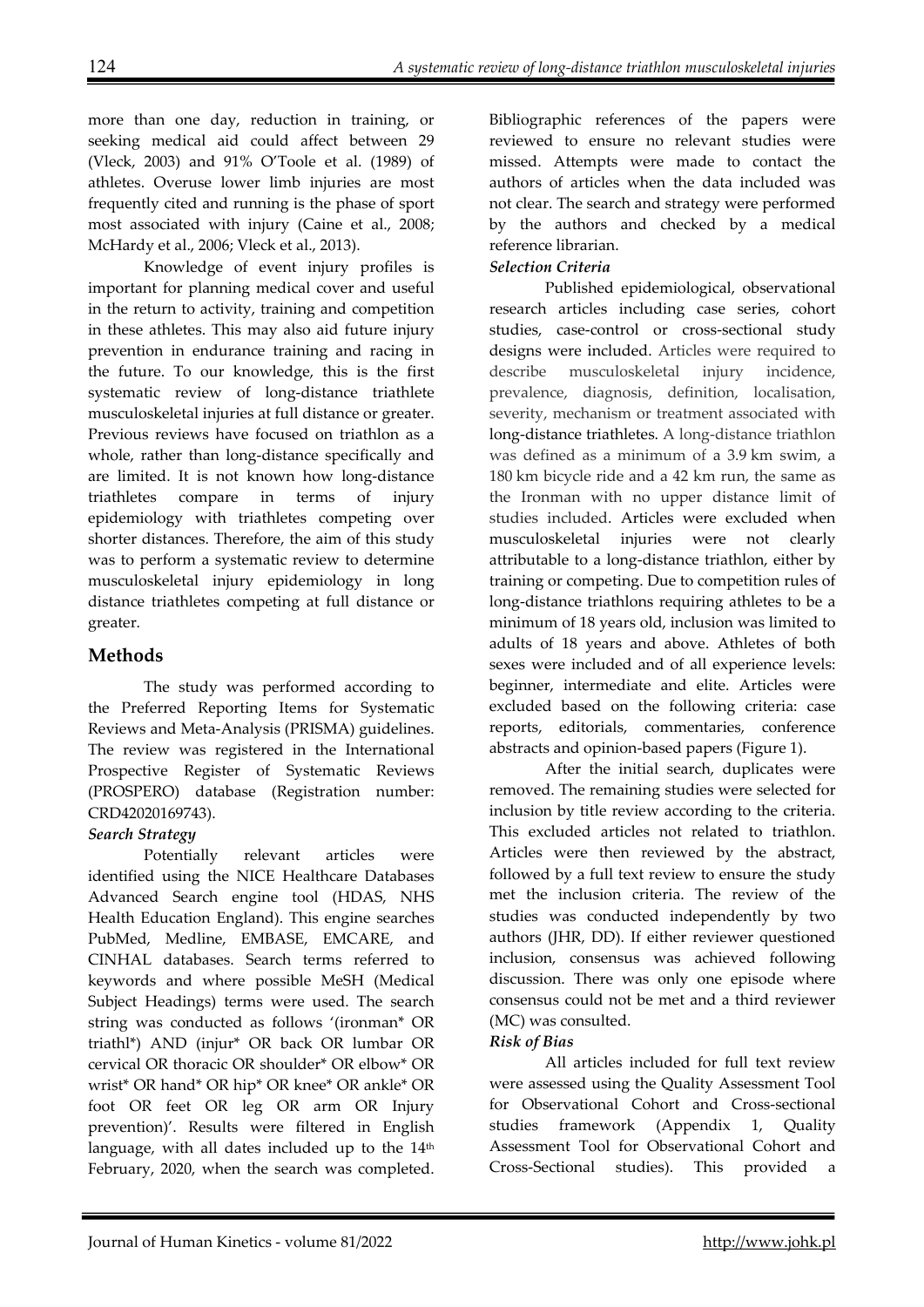framework for the authors to discuss and critically appraise the validity of a study. Studies were rated for risk of bias by two reviewers independently.

#### *Quality Assessment*

The overall quality of the studies included was considered to be poor and no single study answered all the questions (range 29-71%, average 46.5%; Appendix 1: Quality Assessment Tool for Observational Cohort and Cross-Sectional studies). The level of evidence was mainly level three, with one level two, these studies were predominantly retrospective cross sectional. Only two studies were prospective.

#### *Extraction and Data Analysis*

Data was extracted from the studies by two reviewers. Data extracted included: the level of expertise, the number of athletes included, age and sex, a response rate to the questionnaire and where possible, length of triathlete career. When analysing the types of injury, the following data was extracted: the study period, definition, diagnosis, mechanism, the type of acute injury, the type of overuse injury, anatomical site, severity, treatment and sub-discipline injury sustained in. Data analysis was performed in the form of reporting the variables and consolidating the data if comparable, such as the athletes' age. The level of statistical significance, where possible, was reported from each study. Means and standard deviations were calculated for demographical data using the statistical package R (3.4.3, R Core Team, Austria). A meta-analysis or further statistical analysis was not performed due to the heterogeneous nature of the data in each included paper.

## **Results**

## *Participant Demographics*

The total number of participants included in all studies was 5996. The mean (SD) age was 35.1 (2.67) years determined from four studies. Four studies reported on the sex of athletes, comprising 778 males and 158 females, 83% male and 17% female athletes. Age range (21-68 years old) was reported in one study (Egermann et al., 2003). The mean (SD) career length in Ironman athletes was 4.9 (1.6) years, this was calculated from three studies which reported the mean length of their overall triathlon career (Andersen et al., 2013; O'Toole et al., 1989; Vleck et al., 2010). The mean (SD) age of elite and professional athletes was 33.7 (3.3) calculated from two studies (O'Toole et al., 1989; Vleck et al., 2010). One study reported sex of elite athletes in both male and female competitors, comprising of 75 (79%) men and 20 (21%) women (O'Toole et al., 1989). Mean length of career in elite Ironman athletes was 3.4 years, and it was reported in one study O'Toole et al. (1989).

The other studies included amateur athletes or a mixture of both amateur and professional athletes due to the small numbers of athletes competing in each of these events. The study locations were global and included locations in Europe and North America. Two of the six studies were standard Ironman events, two were Ironman world championship events in Hawaii (Hiller et al., 1987; O'Toole et al., 1989) and another an extreme Ironman event known as a Norseman Andersen et al. (2013).

### *Data Collection*

Four of the studies used questionnaires (Andersen et al., 2013; Egermann et al., 2003; O'Toole et al., 1989; Vleck et al., 2010). These were retrospective cross-sectional studies ranging from one month following a specific long-distance triathlon event (Egermann et al., 2003; O'Toole et al., 1989) to 5 years retrospectively (Vleck et al., 2010). Andersen et al. (2013) collected data prospectively over a 26-week period, in which every two weeks participants completed an online questionnaire regarding injuries. Rimmer and Coniglione (2012) collected data from the medical tent where attendees received assessment and treatment of their injuries during the event. Hiller et al. (1987) retrospectively analysed medical records from three distances: United States Triathlon Series (Olympic distance), Ironman Qualifier (IQ) race (half Ironman) and Ironman World Championships. Only results attributable to long-distance triathlon events were included. The number of admissions were analysed from 1982 to 1985, and individual diagnoses were detailed for the 1984 and 1985 Ironman events, which were included.

The level of statistical significance was only reported in two of the studies (0.05) (Egermann et al., 2003; Vleck et al., 2010).

#### *Injury Incidence & Prevalence*

An overview of the types of injury described in each study is shown in Table 2. The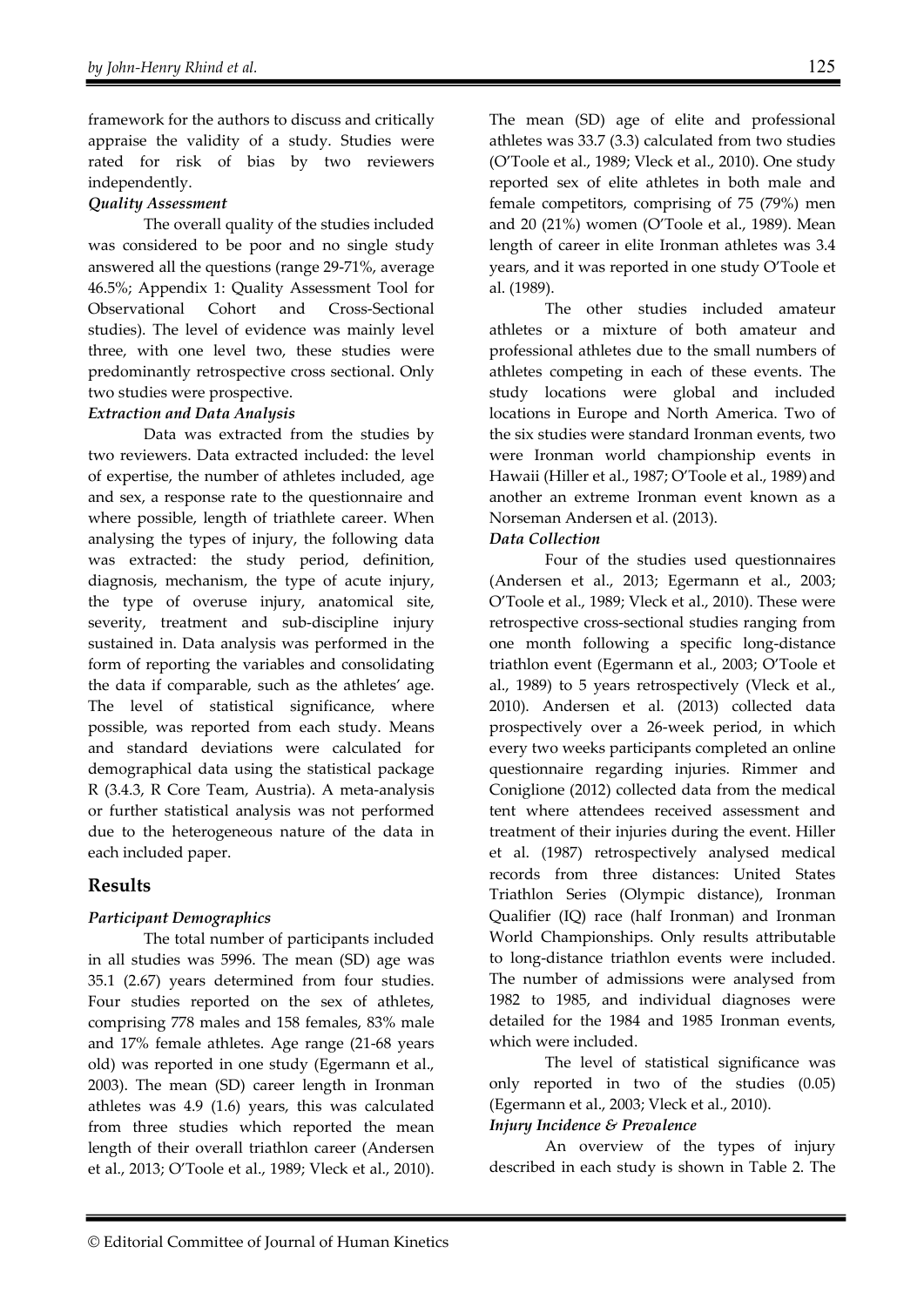reporting of injuries varied based upon the period of investigation: single event, year or career. Two of the studies reported the incidence of overuse injuries over one year retrospectively (Hiller et al., 1987; Vleck et al., 2010). The range of overuse incidence was from 37 (Vleck et al., 2010) to 91% (O'Toole et al., 1989). Egermann et al. (2003) reported an overall injury incidence of 75% with at least one injury over a 6.7-year Ironman career. Of these injured respondents, 76% had chronic complaints at one or more body regions. Andersen et al. (2013) calculated an average prevalence of overuse injuries (56%), prospectively collected weekly over a 26-week period. The incidence and prevalence of acute injuries were less clearly reported. Andersen et al. (2013) reported 41 (24%) acute injuries, out of 174 respondents. Rimmer and Coniglione (2012) reported 37% of non-elite Ironman athletes presented for medical attention. From the reported data the acute injury incidence was determined to be 27% after medical problems were excluded (Rimmer and Coniglione, 2012).

Two studies reported the incidence/1000 hr exposure to training or competition (Andersen et al., 2013; Egermann et al., 2003). Egermann et al. (2003) reported an overall injury incidence/1000 hr exposure to training of 0.71. Andersen et al. (2013) reported the acute injury incidence/1000 hr exposure of 0.97 to training and 1.02 to competition.

*Definition of injury, Localisation of injury, Severity of injury, Time to return to sport Definition* 

All of the included studies contained a definition of injury, however, these varied greatly and many studies did not explain clearly how overuse and acute injuries were differentiated. Two studies defined injury as a pain that led to the cessation of training or racing activities for at least a day (Egermann et al., 2003; Vleck et al., 2010). Alternatively, two studies defined injury as any presentation to the medical tent during an event (Hiller et al., 1987; Rimmer and Coniglione, 2012).

Only two studies defined both acute and overuse injuries (Andersen et al., 2013; Vleck et al., 2010). Andersen et al. (2013) used the Oslo Sports Trauma Research Centre (OSTRC) Overuse Injury Questionnaire to standardise reporting and was the only study to use this Clarsen et al. (2013).

Vleck et al. (2010) and Hiller et al. (1987) reported on injuries termed "orthopaedic" problems in Ironman athletes. In the absence of further definitions or data in their respective papers, these injuries were categorised as other injuries. O'Toole et al. (1989) left the definition of injury up to the triathlete to decide and instead relied upon athletes reporting the anatomical locations of perceived injury.

#### *Localisation of Injury*

Four of the studies detailed the patterns of overuse injuries by their anatomical location (Andersen et al., 2013; Egermann et al., 2003; O'Toole et al., 1989; Vleck et al., 2010). Each study varied in boundaries of the anatomical area. Rimmer and Coniglione (2012) gave the diagnoses, but not the anatomical locations of the injuries.

 Hiller et al. (1987) did not include the location of injuries and instead focused primarily on the medical and physiological considerations of Ironman athletes. An overview of the anatomical locations of overuse injuries can be seen in Table 3.

#### *Severity*

Studies which measured severity varied in their definitions. Egermann et al. (2003) defined severity of injury by the level of medical treatment required: no treatment, low intensive medical treatment and those requiring hospitalisation. Vleck et al. (2010) used an injury severity index (the total time taken off training as the result of injury, by the athletes in either the Ironman (IM) or Olympic distance (OD) groups, divided by the number of athletes in that group) which was also compiled for each anatomical location. Rimmer and Coniglione (2012) categorised severity in athletes admitted to the medical tent. Patients were categorized as severe if they were lying down on a stretcher on arrival and were subsequently placed head down to reduce vascular pooling. Attendees were considered to be non-severe if they were able to sit up without assistance. Pure musculoskeletal categorisation was not performed. Andersen et al. (2013) used the severity score from the OSTRC Overuse Injury Questionnaire of 0–100 based upon the anatomical areas: shoulder, lower back, thigh, knee and lower leg (Clarsen et al., 2013).

#### *Time to return to sport*

Rimmer and Coniglione (2012) reported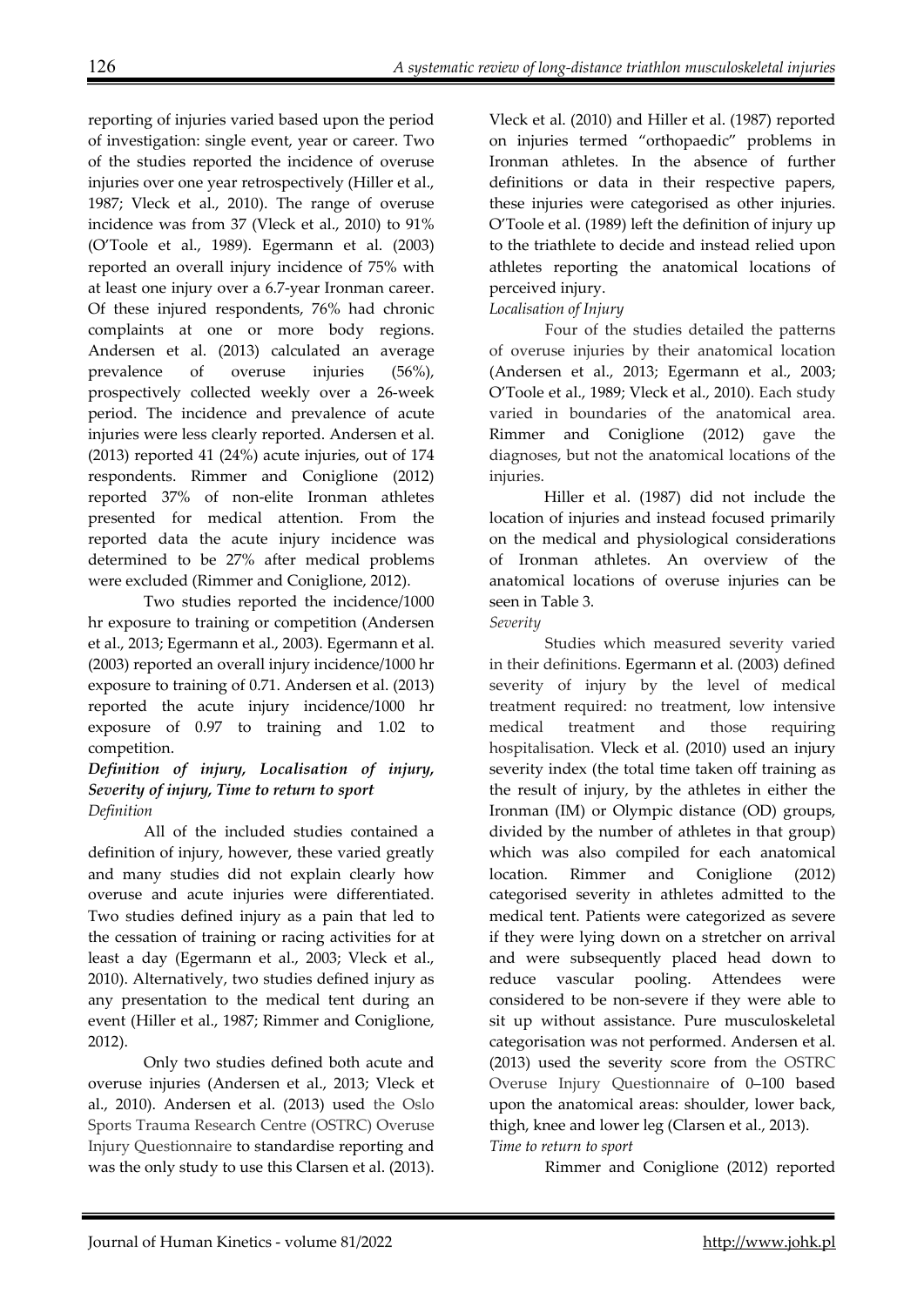the time spent by athletes in the medical tent during an Ironman event. The average duration of emergency treatment increased to a peak of 62.3 min in hour 14 before reducing to a moderate level of 38.5 min and 33.7 min in hours 15 and 16, respectively. Andersen et al. (2013) detailed the time to return to training for overuse and acute injuries according to each anatomical area affected. Hip and foot/ankle injuries accounted for the longest return to training in overuse injuries (>28 days). The reporting of key variables used to describe injuries in long-distance triathletes in each study can be seen in

#### *Diagnosis, Risk factors, Mechanism, Treatment Diagnosis*

Four of the studies contained any diagnoses of musculoskeletal injuries (Andersen et al., 2013; Egermann et al., 2003; O'Toole et al.,1989; Rimmer and Coniglione 2012). Three of these detailed acute injury diagnoses (Andersen et al., 2013; Egermann et al., 2003; Rimmer and Coniglione, 2012). Whereas O'Toole et al. (1989) described diagnoses associated with overuse.

Two studies involved qualified clinicians diagnosing Ironman competitor's injuries compared with athletes' self-reporting (Hiller et al., 1987; Rimmer and Coniglione, 2012). Medical illnesses and physiological considerations such as dehydration were included in four studies as part of their analysis, in addition to musculoskeletal injuries (Andersen et al., 2013; Hiller et al., 1987; O'Toole et al., 1989; Vleck et al., 2010).

#### *Risk Factors*

Egermann et al. (2003), O'Toole et al. (1989) and Vleck et al. (2010) quantified risk according to each discipline: swimming, cycling and running. Egermann et al. (2003) identified a positive correlation between injury incidence and weekly training duration and competitions were associated with a six times injury incidence compared with training. Younger triathletes were associated with more contusions and abrasions whilst older athletes had more fractures Egermann et al. (2003). In athletes over 40 years old, 7.4% sustained fractures, whilst in those below the age of 30, only 0.8% sustained fractures Egermann et al. (2003). Vleck et al. (2010) described previous injury as the greatest risk factor for further injury, and it was more likely to occur in running compared with cycling and swimming. The association of swimming, cycling and running to injury can be seen in Figure 2. *Treatment* 

Three studies discussed treatment in any form (Egermann et al., 2003; Hiller et al., 1987; Rimmer and Coniglione, 2012). Egermann et al. (2003) observed that in 51.2% of all injuries no specific treatment was applied, low intensive medical treatment was needed in 27.6% and 21.2% of all injuries were treated by hospital or high intensive medical treatment. In studies reporting medical attendance, Hiller et al. (1987) calculated from four Ironman World Championship events (1982-1985) that 37% of athletes required intravenous (IV) fluid, on average 1.75 l per athlete. Additionally, 0.3% were hospitalised and discharged (Hiller et al., 1987). Rimmer and Coniglione (2012) reported the first line treatment in those with exhaustion with rehydration and adopting a supine or a Trendelenburg position. Only 36% of the medical tent attendees required IV fluid. Neither study reported treatment methods for musculoskeletal injuries.

#### *Elite/Professional Ironman Athlete Injuries*

Five studies reported including elite or professional long-distance triathletes (Andersen et al., 2013; Hiller et al., 1987; O'Toole et al., 1989; Rimmer and Coniglione, 2012; Vleck et al., 2010). In most studies there was no differentiation of the level of performance and the injury data, although the Ironman is a unique event in which amateurs race with professionals. The study of Vleck et al. (2010) was the only one to include only elite or professional athletes, who finished within the top fifty of their respective national Olympic distance or full distance championships within the GB national squad. The rate of overuse injuries in this group was significantly lower than in the other non-elite studies. However, only a small sample of 19 athletes was studied. O'Toole et al. (1989) included 95 participants in their study (9% of the race entrants) from the 1986 Ironman World Championships, 15% of athletes were professional and almost 50% were from professional occupations. Hiller et al. (1987) reported on medical admission from the 1982-1985 Ironman World Championships (4583 participants in total), but did not elaborate on how many of those athletes were elite or professional. The study of Rimmer and Coniglione (2012) was the only one to clearly report no elite competitors in their cohort and was therefore amateur. The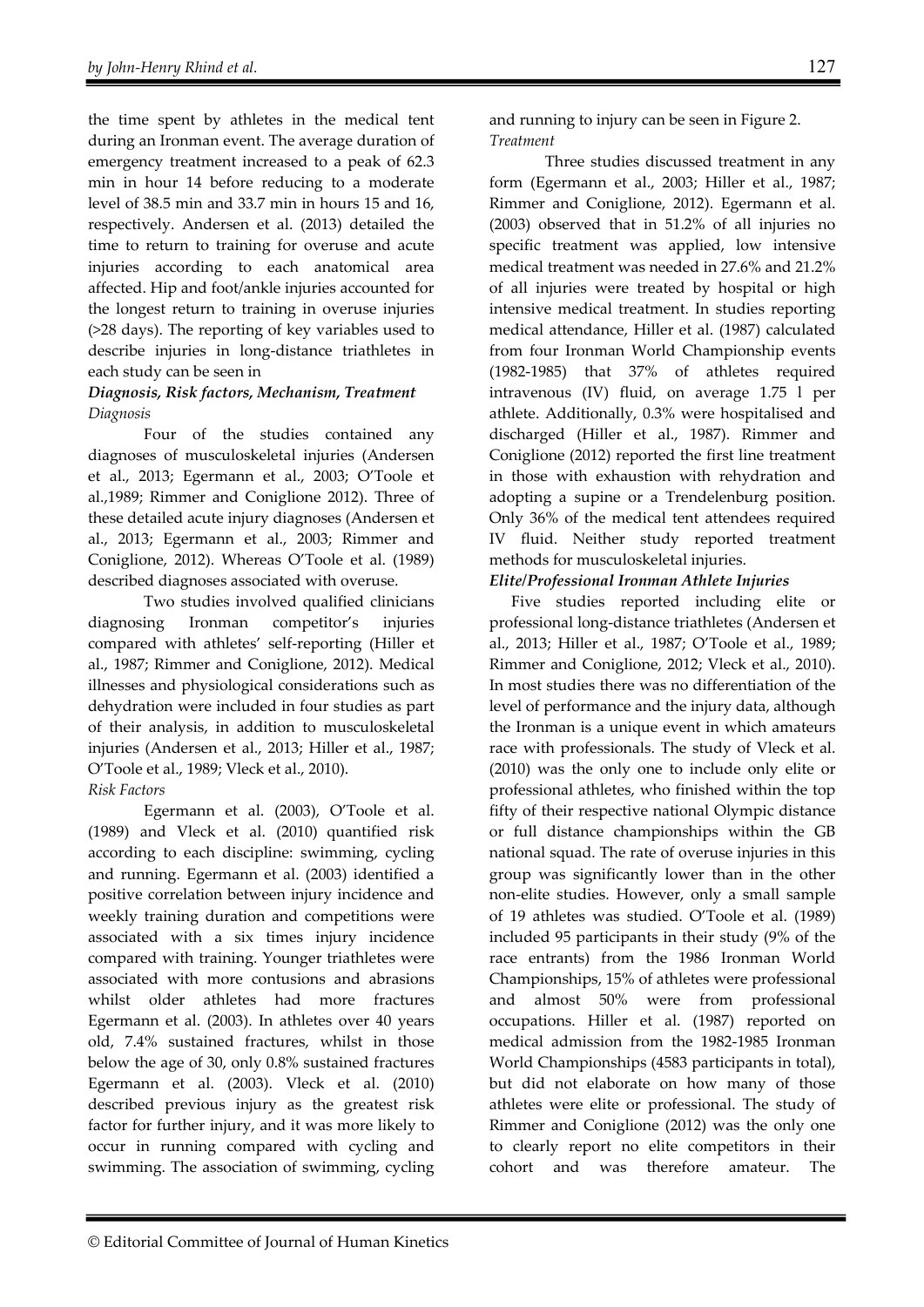presentation rate of 37% to the medical tent was higher in non-elite Ironman athletes compared to

elite ones.

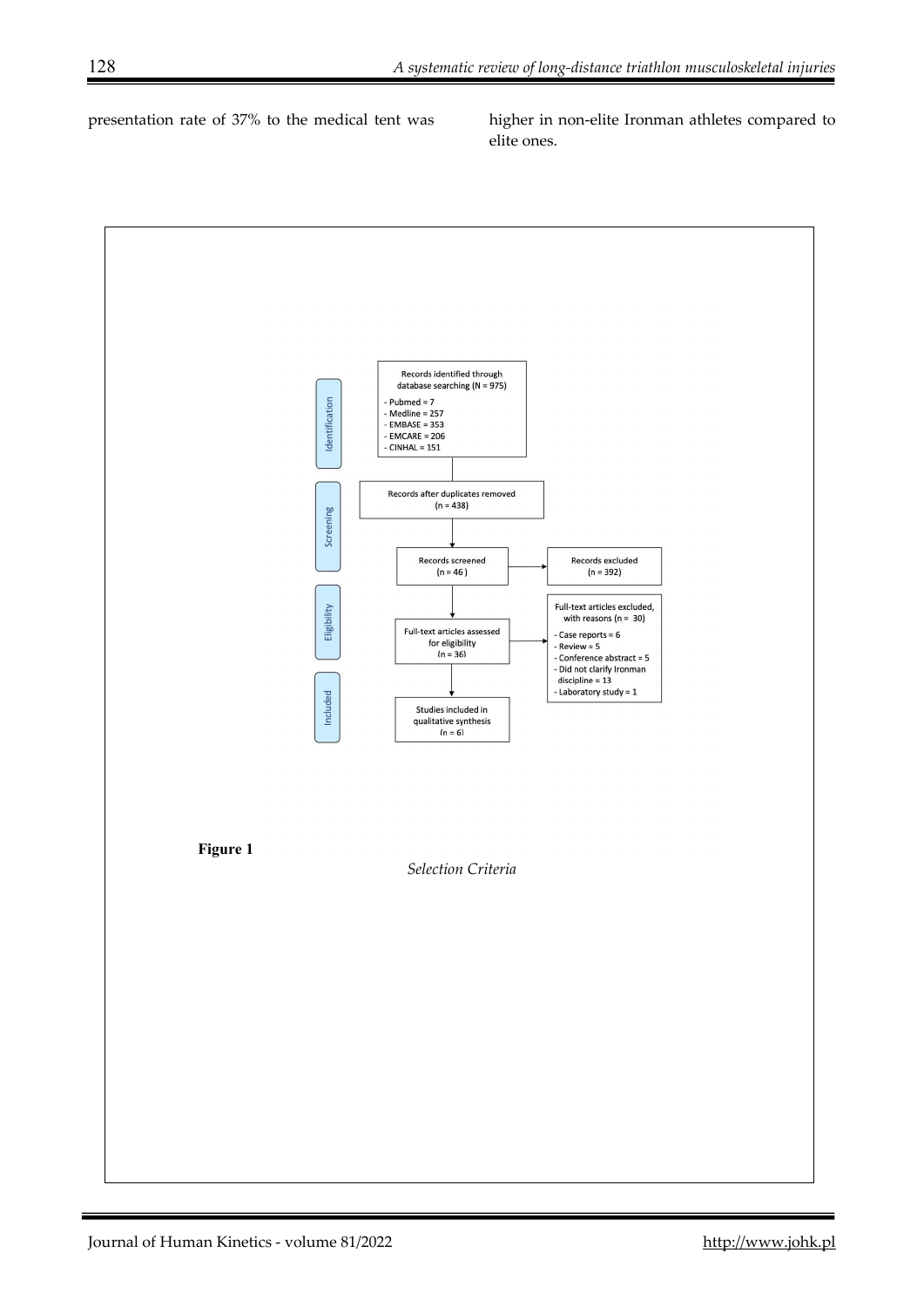|                                       |                                                         |                                                                                                                                                                                    |                                                            |                               |                                                                                          |                                                                                             |                            |                            | Table 1                     |                                                                                 |           |
|---------------------------------------|---------------------------------------------------------|------------------------------------------------------------------------------------------------------------------------------------------------------------------------------------|------------------------------------------------------------|-------------------------------|------------------------------------------------------------------------------------------|---------------------------------------------------------------------------------------------|----------------------------|----------------------------|-----------------------------|---------------------------------------------------------------------------------|-----------|
| Lead<br>Author<br>(Year)              | Type of Study                                           | Event                                                                                                                                                                              | <b>Distances</b><br>included<br>in the<br>study            | Amateur /<br>Profession<br>al | No. of<br>participants<br>(used in the<br>study of iron<br>distance)                     | Demographics of Included long-distance triathlon Studies<br>Questionnaire<br>response rates | Mean Age<br>(range)        |                            | Sex $%$                     | Mean length of<br>career (years)<br>in triathlon                                | LoE       |
| Hiller et al.<br>(1987)               | Retrospective<br>Analysis                               | IM World<br>Champs<br><b>IUSTS</b><br>IQ                                                                                                                                           | IM<br><b>USTS</b><br>Triathlon<br>IM 70.3                  | Both                          | 4583                                                                                     | Not reported                                                                                | Not reported               |                            | Not reported                | Not reported                                                                    | $\rm III$ |
| O'Toole et<br>al. (1989)              | Retrospective<br>Cross<br>Sectional                     | <b>IM</b> World<br>Champs                                                                                                                                                          | IM                                                         | Both                          | 95                                                                                       | 12%                                                                                         | 34.7 M<br>37.3 F           |                            | 79% M<br>21% F              | 3.4                                                                             | Ш         |
| Egermann<br>et al. (2003)             | Retrospective<br>Cross<br>Sectional                     | IM Roth<br>Germany                                                                                                                                                                 | IM                                                         | Both                          | 656                                                                                      | 37%                                                                                         | 35.8 (21-68)               |                            | 89.6% M<br>10.4% F          | 6.7                                                                             | Ш         |
| Vleck et al.<br>(2010)                | Retrospective<br>Cross<br>Sectional                     | Not<br>Specified                                                                                                                                                                   | ΙM<br>OD                                                   | Professio<br>nal GB<br>squad  | 19                                                                                       | 95%                                                                                         | 31.3                       |                            | 100% M                      | 3.3 Cycling<br>10.1 Running                                                     | Ш         |
| Rimmer<br>and<br>Coniglione<br>(2012) | Prospective<br>Observational<br>study                   | <b>IM</b> America<br>Oklahoma<br>Redcity<br>Triathlon                                                                                                                              | IM<br>IM 70.3<br>Full<br>Aquabik<br>e Half<br>Aquabik<br>e | Amateur                       | 162                                                                                      | Not reported                                                                                | Not reported               |                            | Not reported                | Not reported                                                                    | П         |
| Andersen et<br>al. (2013)             | Prospective<br>Cohort Study                             | Norseman<br>Xtreme<br>Triathlon                                                                                                                                                    | Extreme<br>IM                                              | Both                          | 174                                                                                      | 64%                                                                                         | 39 M<br>36 F               |                            | 82% M<br>18% F              | 4.7 Mean<br>5 M<br>3.3 F                                                        | Ш         |
| Lead Author                           | Definition of Injury                                    |                                                                                                                                                                                    |                                                            |                               |                                                                                          |                                                                                             |                            |                            |                             |                                                                                 |           |
|                                       |                                                         |                                                                                                                                                                                    |                                                            | Time Period of<br>Study       | Types of Injury<br>Acute Injuries                                                        |                                                                                             | Overuse<br><i>Injuries</i> | Overall<br><i>Injuries</i> | Table 2<br>Other Injuries   |                                                                                 |           |
| Hiller et al.<br>(1987)               | Presentation to Medical Tent                            |                                                                                                                                                                                    |                                                            | 2 IM Events                   | Not reported                                                                             |                                                                                             | Not<br>reported            | Not<br>reported            |                             | 22% IM Qualifier 1984<br>13% IM World Championships<br>1985 "Trauma/Orthopaedic |           |
| O'Toole et al.<br>(1989)              |                                                         | Left to the judgement of each athlete                                                                                                                                              |                                                            | One year                      | Not reported                                                                             |                                                                                             | 91%                        | Not<br>reported            | Complaints"<br>Not reported |                                                                                 |           |
| Egermann et<br>al. (2003)             | training session or race                                | Injury was defined as an event taking<br>place during training or competition<br>since starting triathlon, which forced<br>the athlete to stop the current                         |                                                            | 6.7 years                     | Fractures 11%<br>Contusions/Abrasions<br>51%<br>Muscle/Tendon 33%<br>Capsule/Ligament29% |                                                                                             | 76%                        | 75%                        | Not reported                |                                                                                 |           |
| Vleck et al.<br>(2010)                | hazard encounter"                                       | Any musculoskeletal problem<br>causing cessation of training for at<br>least one day, a reduction in training<br>mileage, or taking of medicine<br>Acute injury: "That caused by a |                                                            | 5 years                       | Not reported                                                                             |                                                                                             | 37%                        | Not<br>reported            |                             | 18% orthopaedic problems                                                        |           |
| Rimmer and<br>Coniglione<br>(2012)    | Any competitor who sought<br>medical staff was recorded | assessment and/or treatment by race                                                                                                                                                |                                                            | 1 IM Event                    | 27%                                                                                      |                                                                                             | Not<br>reported            | Not<br>reported            | for attention               | 37% presented to the medical tent                                               |           |

*IM = Ironman, IM 70.3 = Half Ironman, OD = Olympic distance, IQ = Ironman Qualifier* 

complaints over a 2-week period.

Overuse injuries: reported using OSTRC methodology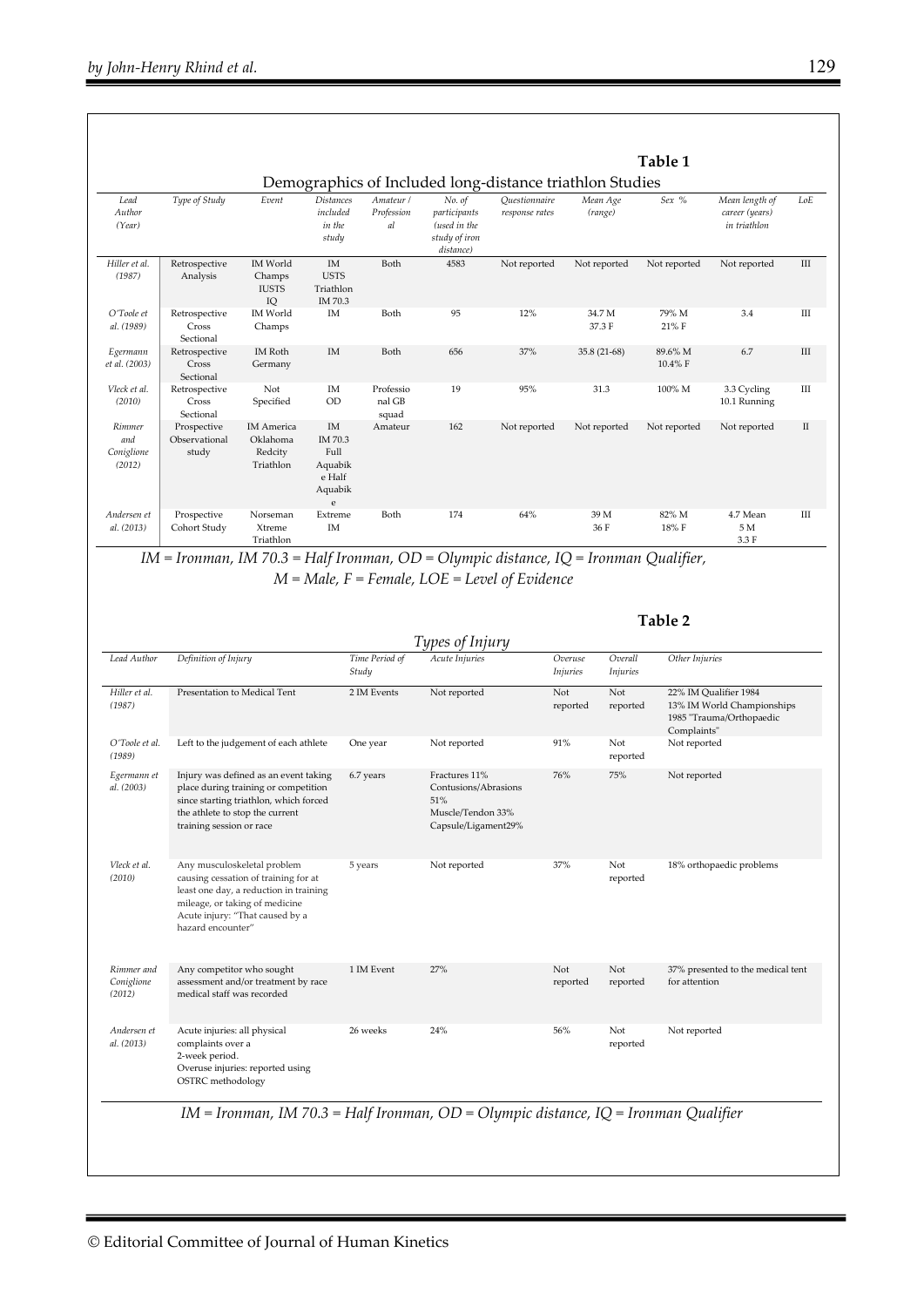| Lead Author               | Shoulder        | Elbow | Back*                       | Ant Thigh    | Hamstring<br>$\boldsymbol{s}$ | Knee     | Calf            | Ankle/Foot                                                                                                                                                                                        | Achilles<br>Tendon | Other           | $>1$ injury     |
|---------------------------|-----------------|-------|-----------------------------|--------------|-------------------------------|----------|-----------------|---------------------------------------------------------------------------------------------------------------------------------------------------------------------------------------------------|--------------------|-----------------|-----------------|
| O'Toole et al.<br>(1989)  | Not<br>reported | Na    | 72%                         | $63\%$ *     | Not<br>reported               | $63\%$ * | Not<br>reported | Not reported                                                                                                                                                                                      | Not<br>reported    | Not<br>reported | 79%             |
| Egermann et al.<br>(2003) | 19%             | $4\%$ | 31%                         | Not reported | Not<br>reported               | 43%      | Not<br>reported | 22%                                                                                                                                                                                               | 27%                | Not<br>reported | Not<br>reported |
| Vleck et al.<br>(2010)    | 8%              | Na    | 29%<br>Overall <sup>*</sup> | 8%           | 20%                           | 44%      | 20%             | 0%                                                                                                                                                                                                | 12%                | 8%              | Not<br>reported |
| Andersen et al.<br>(2013) | 42%             | Na    | 46%<br>Lower                | 34%          | Not<br>reported               | 44%      | Not<br>reported | Not reported                                                                                                                                                                                      | Not<br>reported    | Not<br>reported | Not<br>reported |
|                           |                 |       | Back                        |              |                               |          |                 | * O'Toole et al. (1989) - 63% knee/anterior thigh could not differentiate results further<br>* Back: Vleck et al. (2010) Andersen et al. (2013) categorised back into upper/lower lower back pain |                    |                 |                 |
|                           |                 |       |                             |              |                               |          |                 | * Vleck et al. (2010) further subdivided results: 20% lower back, 9% upper back                                                                                                                   | Table 4            |                 |                 |



70.00% 60.00% 50,00% 40.00% 30.00% 20.00% 10.00% 0.00% Other Swimming Cycling Running Egermann et al. (2003) Acute Injuries (11) NVleck et al. (2010) overuse Injuries (12) **Figure 2**  *Percentage of injuries associated with: swimming, cycling & running*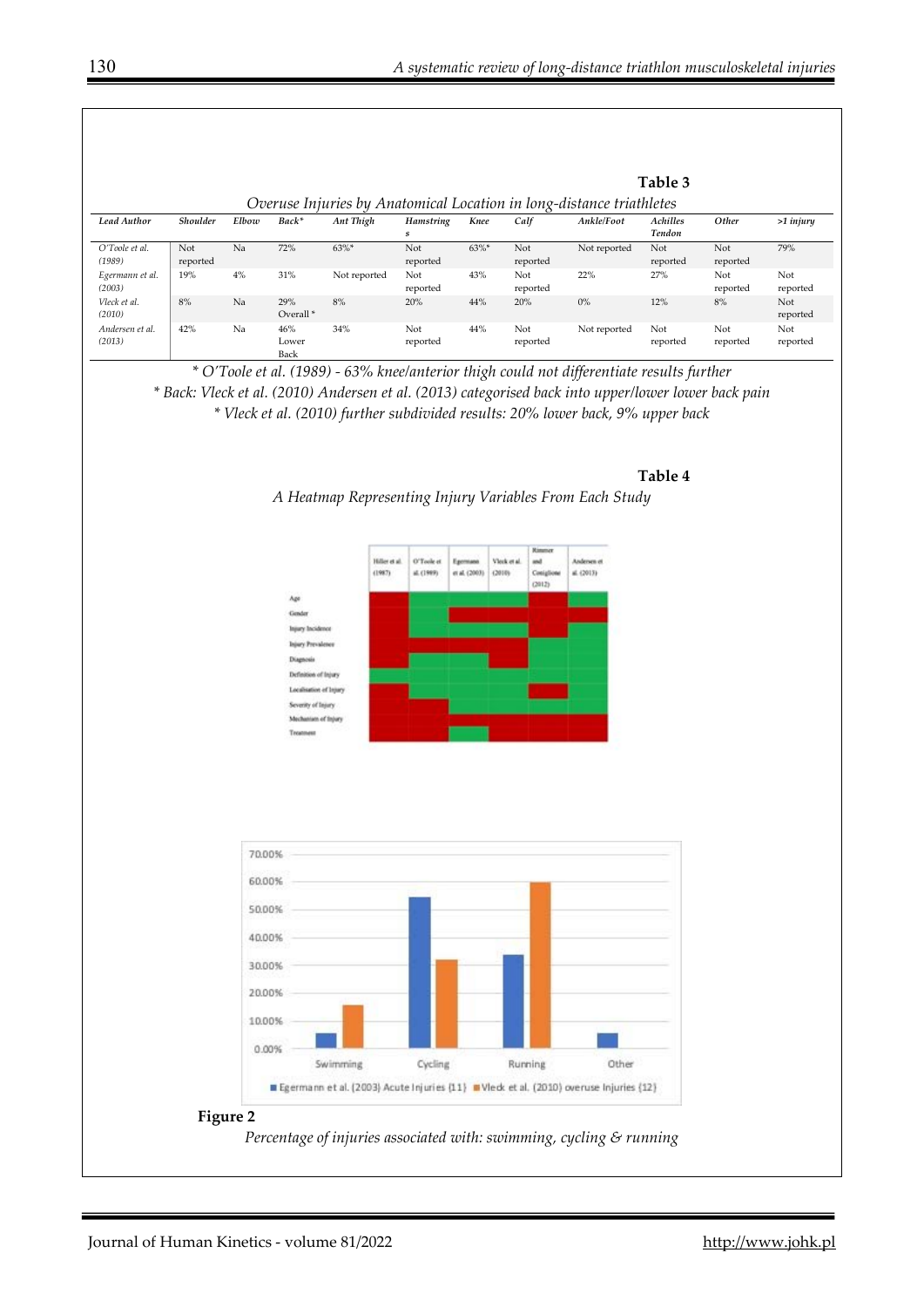# **Discussion**

This is the first study to systematically review the current literature reporting the epidemiology of musculoskeletal injuries in longdistance triathletes. The principal finding is that there is a limited number of studies reporting the epidemiology of musculoskeletal injuries in longdistance triathlon and there is a lack of knowledge and consistency in this field. Inconsistent reporting of definitions and the general heterogeneity between studies made detailed comparison between studies, including statistical pooled analysis, not possible.

Overall, overuse injuries were the most frequently reported triathlon musculoskeletal injuries across all levels of participants. The incidence of overuse injuries in long-distance triathletes ranged from 37 to 91% (Andersen et al., 2013; Egermann et al., 2003; O'Toole et al., 1989; Vleck et al., 2010). This is similar to the range of overuse injuries (49 to 85%) described in shorter distance triathlon triathletes in other studies (Burns et al., 2003; Collins et al., 1989; Korkia et al., 1994; Massimino et al., 1988; Vleck and Garbutt 1998; Wilk et al., 1995).

Overuse injury incidence in elite longdistance triathletes was also similar, whereas in the non-elite, the incidence was higher ranging from 56 to 76% (Andersen et al., 2013; Egermann et al., 2003). Egermann et al. (2003) also reported an overall injury incidence/1000 hr exposure to training (in contrast to other studies) of 0.71 of which the majority related to overuse. Out of the six studies, Vleck et al. (2010) was the only direct comparison of the incidence of overuse injury in long-distance triathletes (37%) compared with Olympic distance triathletes (17%). The greater distances involving training and racing may predispose athletes to more overuse injuries.

Acute injuries in long-distance triathlon, in this study, ranged from 24 to 27% (Andersen et al., 2013; Rimmer and Coniglione, 2012); whereas acute injuries from other studies in shorter distance triathlon literature range from 15 to 56% (Massimino et al., 1988; Vleck et al., 2010). Longdistance triathletes tend to be more experienced and the fact that these athletes compete at slower speeds, particularly cycling with less pack riding, may reduce the acute injury incidence. The highest acute injury incidence (27%) (Rimmer and Coniglione, 2012) was from non-elite athletes and

the lowest overuse injury incidence (37%) (Vleck et al., 2010) was from a cohort of elite team GB national squad long-distance triathletes, suggestive that experience is important and elite athletes may be less predisposed to injury. Andersen et al. (2013) included an acute injury incidence of 0.97/1000 hrs training. In terms of acute injuries, there was no difference between short and long-distance triathletes surveyed, however, only a small number of longer distance athletes responded.

Egermann et al. (2003) showed a 6-fold increase in all injuries in competition compared to training amongst long-distance triathletes and Andersen et al. (2013) also reported an increased acute injury incidence/1000 hr competition. On average, long-distance triathletes compete less frequently than their shorter distance counterparts which may also affect overall injury rates. Many athletes reporting injuries sustained more than one, with an average of 2.9 injuries per athlete per year (O'Toole et al., 1989).

In this review, the lower extremity and in particular the knee, was the most common anatomical location affected by injury (Egermann et al., 2003; Vleck et al., 2010). This is similar to the literature for the whole of triathlon (Collins et al., 1989; Gosling et al., 2013; Ireland and Micheli, 1987; Kienstra et al., 2017; Korkia et al., 1994; Vleck and Garbutt, 1998; Shaw et al., 2004). Running is often recognised as the predominant risk factor for knee injuries in triathletes (Clements et al., 1999) and (Vleck et al. 2010) attributed most knee injuries to running. Diagnoses cited for knee pain in this review were chondromalacia patella, iliotibial band syndrome and tendinitis of the knee (O'Toole et al., 1989).

Back pain, particularly lumbar back pain, was the second most frequent injury location in this review, although in two of the studies back pain had the highest incidence (Andersen et al., 2013; O'Toole et al., 1989). There was, however, wide variation in definitions of back pain and some studies included the entire spine or divided into upper and lower back pain (Andersen et al., 2013; Vleck et al., 2010) together with sciatica (O'Toole et al., 1989). O'Toole et al. (1989) highlighted that the majority of triathletes with back pain also had another injury present at the same time.

In wider triathlon literature, cycling is

s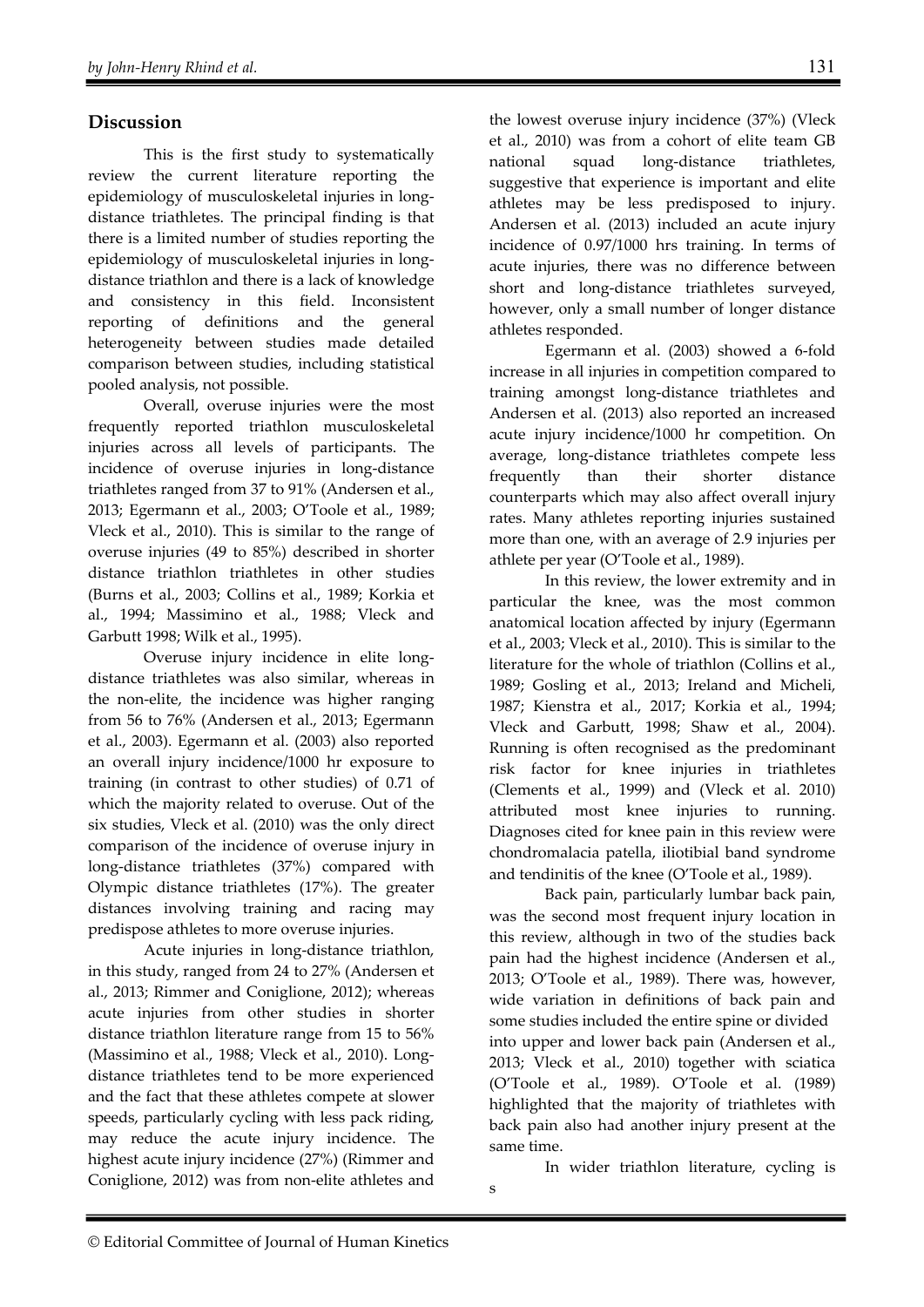uggested to be a major risk factor for back pain; Manninen and Kallinen (1996) concluded the majority self-resolved within seven days and in 19% it lasted over three months, suggesting disc pathology. The ankle and foot were also a frequently cited area of overuse injury (Egermann et al., 2003; O'Toole et al., 1989) (up to 61%). Diagnoses included Achilles tendinitis, shin splints, tendinitis of the ankle, plantar fasciitis and tendinitis of the foot O'Toole et al. (1989). Achilles tendon injuries specifically, occurred in up to 27% and were more frequent in elite athletes (Egermann et al., 2003). Although Vleck et al. (2010) reported a significant number of Achilles tendon injuries in elite Ironman athletes, it was more frequent in elite Olympic distance triathletes.

Running has been previously reported as the most frequent phase within triathlon to attribute injury to (58%-72%) followed by cycling and then swimming (Burns et al., 2003; Clements et al., 1999; Collins et al., 1989; Korkia et al., 1994; Massimino et al., 1988; Vleck and Garbutt 1998). In this review, only two studies associated injuries with the phase of triathlon (swimming, cycling, running) (Egermann et al., 2003; Vleck et al., 2010). Both studies had a higher association of injuries during both running and cycling (statistical significance for all analyses was set at 0.05 in both studies), however, running was associated with more overuse injuries and cycling with acute injuries (Egermann et al., 2003; Vleck et al., 2010). Additionally, Andersen et al. (2013) was able to determine the overall percentage of time triathletes spent training in each discipline over a 26 week period: 48% cycling, 24% running, 12% swimming and 16% on other activities, such as weightlifting. Swimming had the lowest incidence of musculoskeletal injuries associated in the literature for the whole of triathlon, ranging from 5 to 11% (Collins et al., 1989; Korkia et al., 1994; Massimino et al., 1988). However, it has been noted as having the greatest potential for catastrophe, namely mortality (USA Triathlon Fatality Incidents Study - Team USA, 2012). In this systematic review, the study of Egermann et al. (2003) was the only one which included an acute injury incidence for swimming (5.8%). Vleck et al. (2010) included the overuse injury incidence in swimming (16%). Shoulder injuries were the most common type of swimming injury in triathlon

(Bales and Bales, 2012), with a highest reported incidence of 42% Andersen et al. (2013). Musculoskeletal injuries in swimming were rarer than in cycling and running.

Not only is more time spent during competition compared with other triathlon events, but more time is also spent during training. Egermann et al. (2003) reported a positive correlation between the number of training hours and injury incidence. Lower injury rates were noted in elite athletes (Hiller et al., 1987; Vleck et al., 2010) suggesting that the quality of training may be influential.

The main limitation of this research is the small number of studies reporting on injuries sustained during long-distance triathlon training and competition. The overall quality of the published evidence is low. No single study answered all the questions or applied gold standard sports injury surveillance methodology, such as prospectively designed studies with injury assessment by experienced clinicians. Only two studies were prospective (Andersen et al., 2013; Rimmer and Coniglione, 2012), the remainder were all retrospective. Two studies required recall of the injuries by the athletes themselves (Egermann et al., 2003; Vleck et al., 2010). Clinicians were involved in only two studies (Hiller et al., 1987; Rimmer and Coniglione, 2012). It had been decided not to include case reports in the analysis as this would have introduced bias in the reporting of the most common injuries sustained by long-distance triathletes.

# **Conclusions**

Overuse injury was the most frequently reported musculoskeletal injury by long-distance triathletes in this review. Acute injuries were less frequent. Elite long-distance triathletes may have a lower incidence of both overuse and acute injuries and amateurs an increased rate of acute injuries. The knee was the most common anatomical location affected, followed by lower back and ankle and foot injuries. Running and cycling were the most frequently cited disciplines to cause injuries, the former leading to overuse injuries and the latter to acute ones.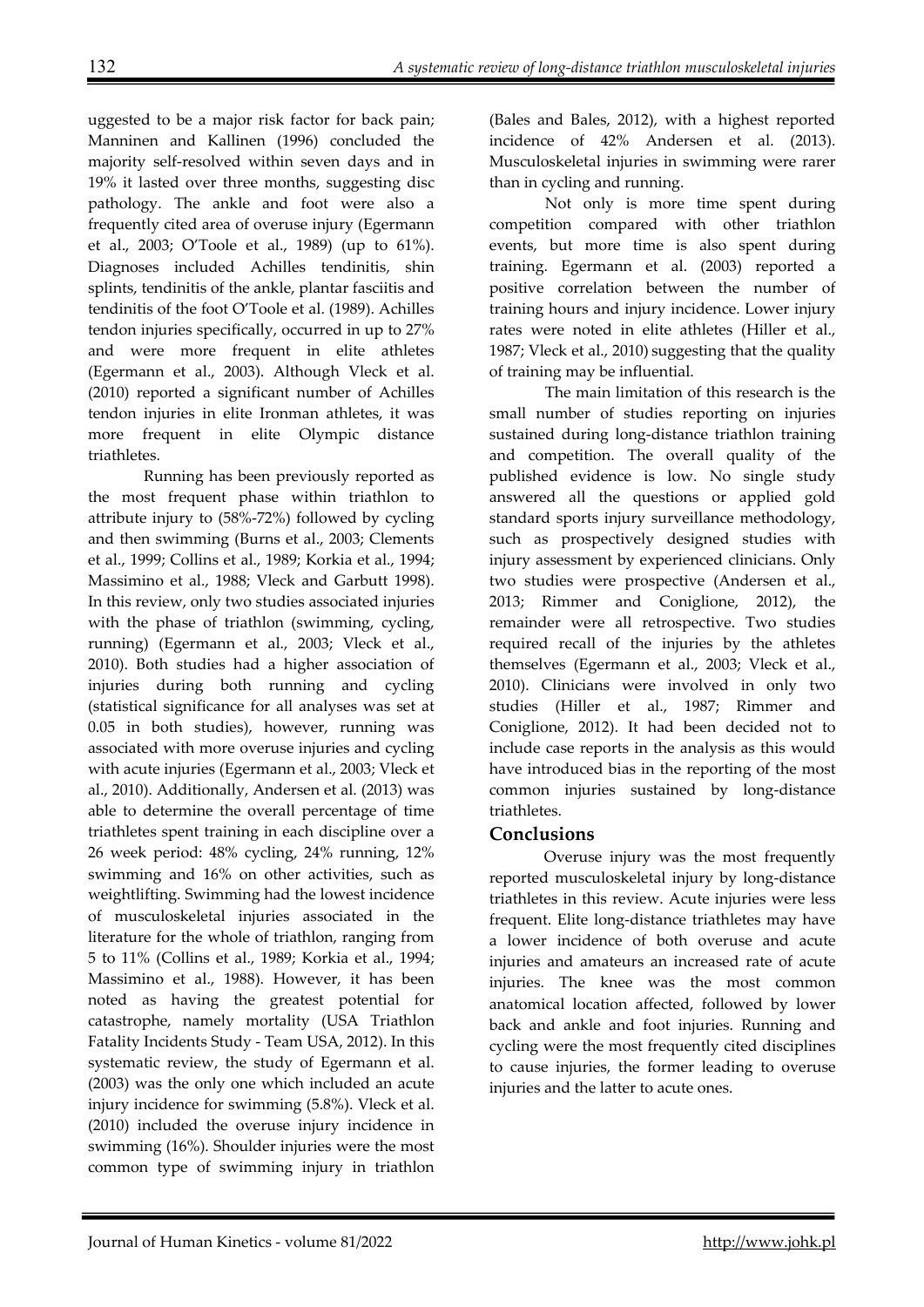#### **References**

- *A journey like no other—Xtri World Tour*. (n.d.). Retrieved 1 August 2020, from https://xtriworldtour.com/
- Andersen, C. A., Clarsen, B., Johansen, T. V., & Engebretsen, L. (2013). High prevalence of overuse injury among iron-distance triathletes. *British Journal of Sports Medicine*, *47*(13), 857–861. https://doi.org/10.1136/bjsports-2013-092397
- Bales, J., & Bales, K. (2012). Swimming overuse injuries associated with triathlon training. *Sports Medicine and Arthroscopy Review*, *20*(4), 196–199. https://doi.org/10.1097/JSA.0b013e318261093b
- Burns, J., Keenan, A.-M., & Redmond, A. C. (2003). Factors Associated With Triathlon-Related Overuse Injuries. *Journal of Orthopaedic & Sports Physical Therapy*, *33*(4), 177–184. https://doi.org/10.2519/jospt.2003.33.4.177
- Caine, D. J., Harmer, P. A., & Schiff, M. A. (2010). *Epidemiology Of Injury In Olympic Sports: Vol. Volume XVI Of The Encyclopedia Of Sports Medicine*. https://stillmed.olympic.org/media/Document%20Library/OlympicOrg/IOC/Who-We-Are/Commissions/Medical-and-Scientific-Commission/Encyclopaedia/2010\_Caine.pdf
- Clarsen, B., Myklebust, G., & Bahr, R. (2013). Development and validation of a new method for the registration of overuse injuries in sports injury epidemiology: The Oslo Sports Trauma Research Centre (OSTRC) Overuse Injury Questionnaire. *British Journal of Sports Medicine*, *47*(8), 495–502. https://doi.org/10.1136/bjsports-2012-091524
- Clements, K., Yates, B., & Curran, M. (1999). The prevalence of chronic knee injury in triathletes. *British Journal of Sports Medicine*, *33*(3), 214–216.
- Collins, K., Wagner, M., Peterson, K., & Storey, M. (1989). Overuse injuries in triathletes. A study of the 1986 Seafair Triathlon. *The American Journal of Sports Medicine*, *17*(5), 675–680. https://doi.org/10.1177/036354658901700515
- Egermann, M., Brocai, D., Lill, C. A., & Schmitt, H. (2003). Analysis of injuries in long-distance triathletes. *International Journal of Sports Medicine*, *24*(4), 271–276. https://doi.org/10.1055/s-2003-39498
- Gosling, C. M., Forbes, A. B., & Gabbe, B. J. (2013). Health professionals' perceptions of musculoskeletal injury and injury risk factors in Australian triathletes: A factor analysis. *Physical Therapy in Sport: Official Journal of the Association of Chartered Physiotherapists in Sports Medicine*, *14*(4), 207–212. https://doi.org/10.1016/j.ptsp.2012.09.004
- Gosling, C. M., Gabbe, B. J., & Forbes, A. B. (2008). Triathlon related musculoskeletal injuries: The status of injury prevention knowledge. *Journal of Science and Medicine in Sport*, *11*(4), 396–406. https://doi.org/10.1016/j.jsams.2007.07.009
- Hiller, W. D. B., O'Toole, M. L., Fortess, E. E., Laird, R. H., Imbert, P. C., & Sisk, T. D. (1987). Medical and physiological considerations in triathlons. *The American Journal of Sports Medicine*, *15*(2), 164–167. https://doi.org/10.1177/036354658701500212
- Ireland, ML, Micheli, L.J. (1987). Triathletes: Biographic data, training, and injury patterns. *Ann. Sports Med.*, *3*, 117–120.
- *IRONMAN*. (n.d.). Retrieved 1 August 2020, from https://www.ironman.com/
- Kienstra, C. M., Asken, T. R., Garcia, J. D., Lara, V., & Best, T. M. (2017). Triathlon Injuries: Transitioning from Prevalence to Prediction and Prevention. *Current Sports Medicine Reports*, *16*(6), 397–403. https://doi.org/10.1249/JSR.0000000000000417
- Korkia, P. K., Tunstall-Pedoe, D. S., & Maffulli, N. (1994). An epidemiological investigation of training and injury patterns in British triathletes. *British Journal of Sports Medicine*, *28*(3), 191–196. https://doi.org/10.1136/bjsm.28.3.191
- Manninen, J. S., & Kallinen, M. (1996). Low back pain and other overuse injuries in a group of Japanese triathletes. *British Journal of Sports Medicine*, *30*(2), 134–139. https://doi.org/10.1136/bjsm.30.2.134
- Massimino, FA & Armstrong, MA. (1988). *Common triathlon injuries: Special consideration for multisport training*.
- McHardy, A., Pollard, H., & Fernandez, M. (2006). Triathlon injuries: A review of the literature and discussion of potential injury mechanisms. *Clinical Chiropractic*, *9*(3), 129–138. https://doi.org/10.1016/j.clch.2006.04.001